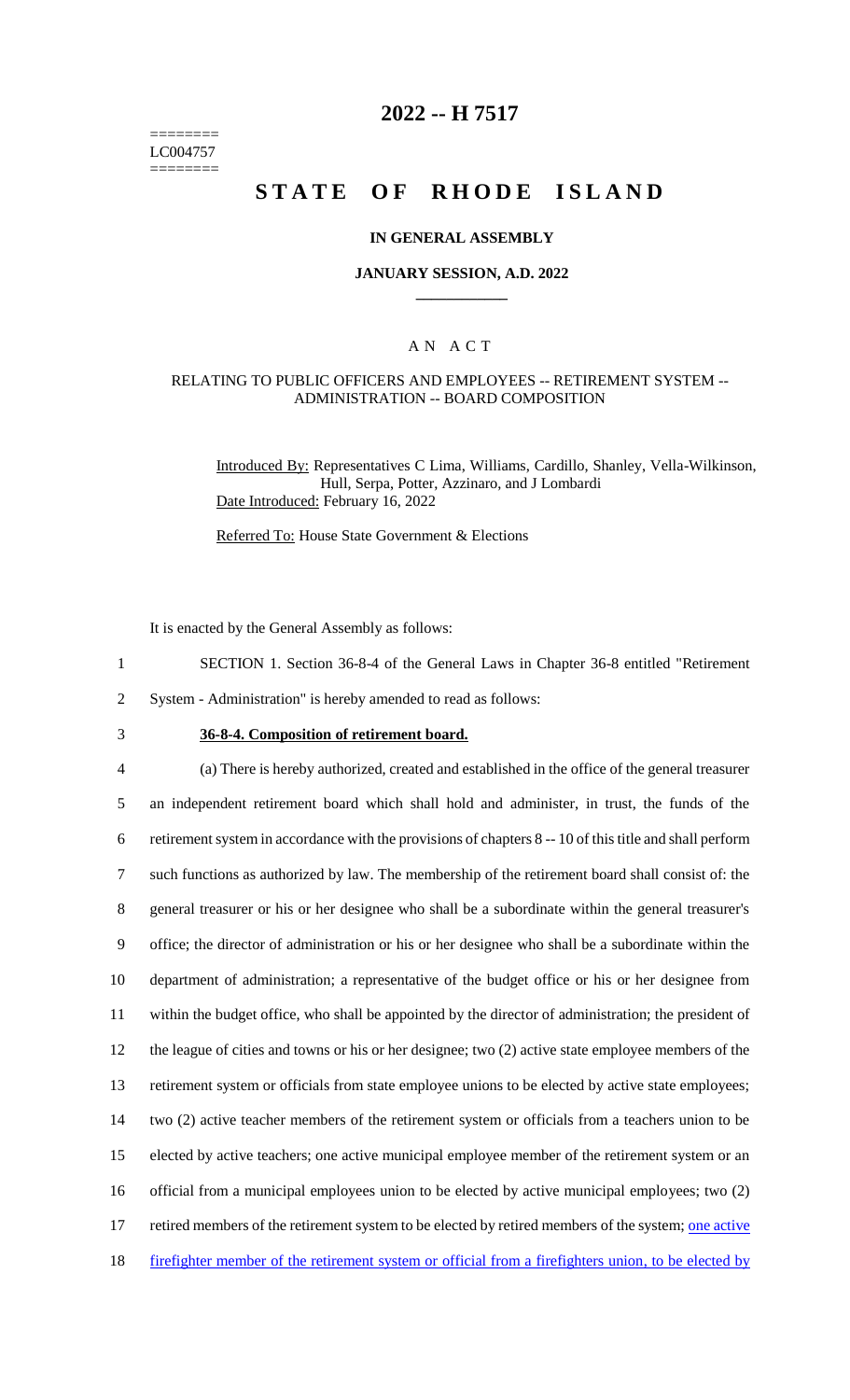1 active firefighters; one active police officer of the retirement system or official from a police 2 officers union, to be elected by active police officers; and four (4) public members, all of whom shall be competent by training or experience in the field of finance, accounting or pensions; two (2) of the public members shall be appointed by the governor, one of whom shall serve an initial term of three (3) years and one of whom shall serve an initial term of four (4) years and until his or her successor is appointed and qualified; and two (2) of the public members shall be appointed by the general treasurer, one of whom shall serve an initial term of three (3) years and one of whom shall serve an initial term of four (4) years and until his or her successor is appointed and qualified. Thereafter, the term of these four (4) public members shall be for four (4) years or until their successors are appointed and qualified. Meetings shall be open to the public in accordance with the provisions of chapter 42-46 of the general laws. Any member of the general public who was appointed by the governor prior to July 4, 2006 shall continue to serve until such time as a successor is appointed and qualified. Any member who was elected prior to July 4, 2006 shall serve for the remainder of his or her elected term. (b) Meetings shall be held at such place as may be designated in the call of the meeting, provided at no cost to the state, at least monthly at the call of the chair. (c) The elected members of the retirement board shall be seated by the following procedure: (1) Each candidate for a position on the board must have one hundred (100) signatures of members of their respective group. (2) The term of office for elected members shall be for four (4) years, and election of their successors shall be given by the board prior to the expiration of the terms of the incumbent elected members. (3) By petition for recall of twenty percent (20%) of the respective membership of the various groups a new election shall be ordered by the retirement board. (d) All gubernatorial and general treasurer appointments made under this section after July 4, 2006 shall be subject to the advice and consent of the senate. No one shall be eligible for appointment unless he or she is a resident of this state. (e) Public members of the board shall be removable by the chair for cause only, and removal solely for partisan or personal reasons unrelated to capacity or fitness for the office shall be unlawful. (f) Newly appointed and qualified public members shall, within six (6) months of their appointment, attend a training course that shall be developed and provided by the office of the general treasurer and shall include instruction in the following areas: the provisions of chapters 42-

46, 36-14 and 38-2 of the Rhode Island general laws, the retirement statutes; and the board's rules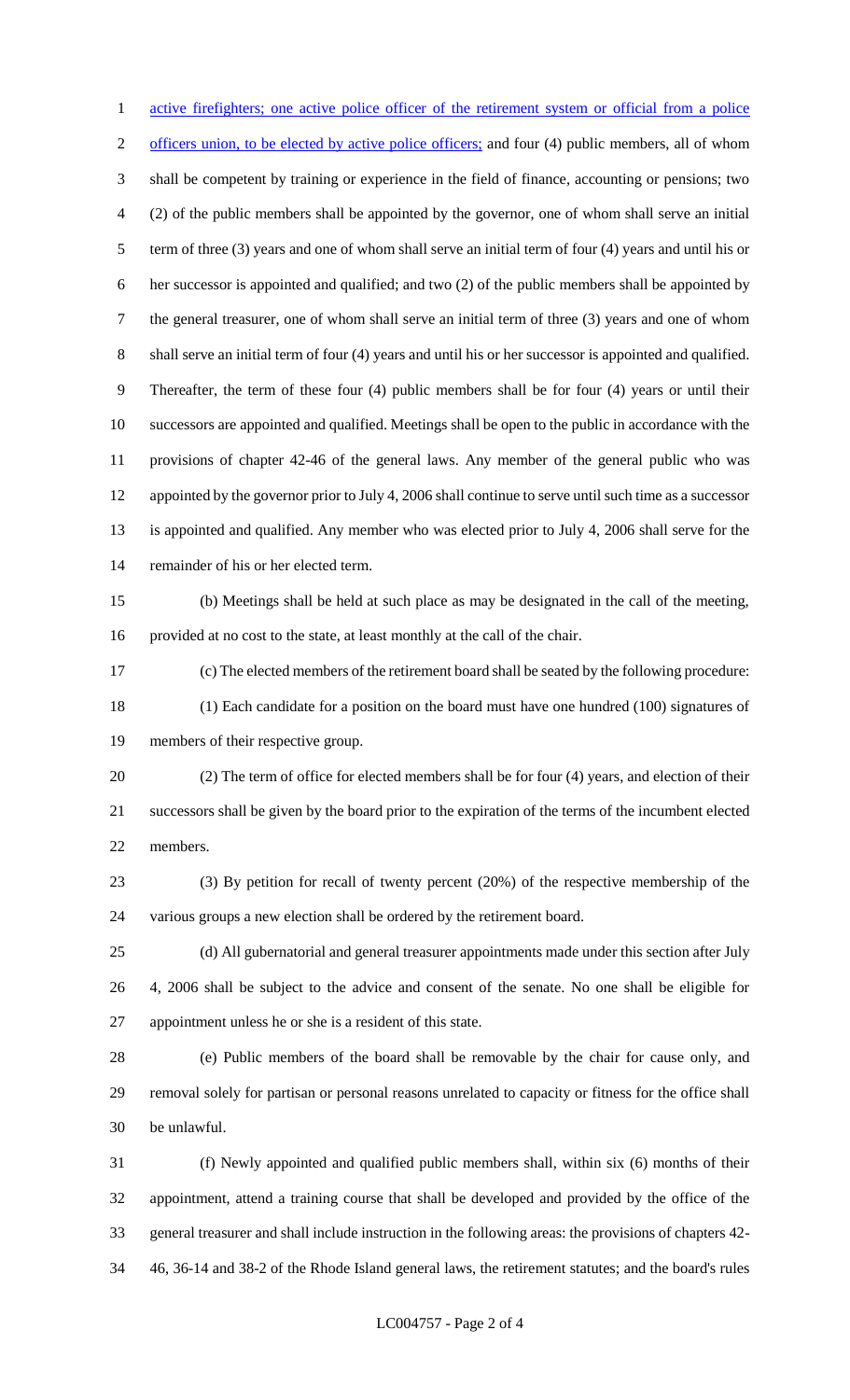- 1 and regulations. The director of the department of administration shall, within ninety (90) days of
- 2 July 4, 2006 prepare and disseminate training materials relating to the provisions of chapters 42-
- 3 46, 36-14 and 38-2.
- 4 SECTION 2. This act shall take effect upon passage.

======== LC004757 ========